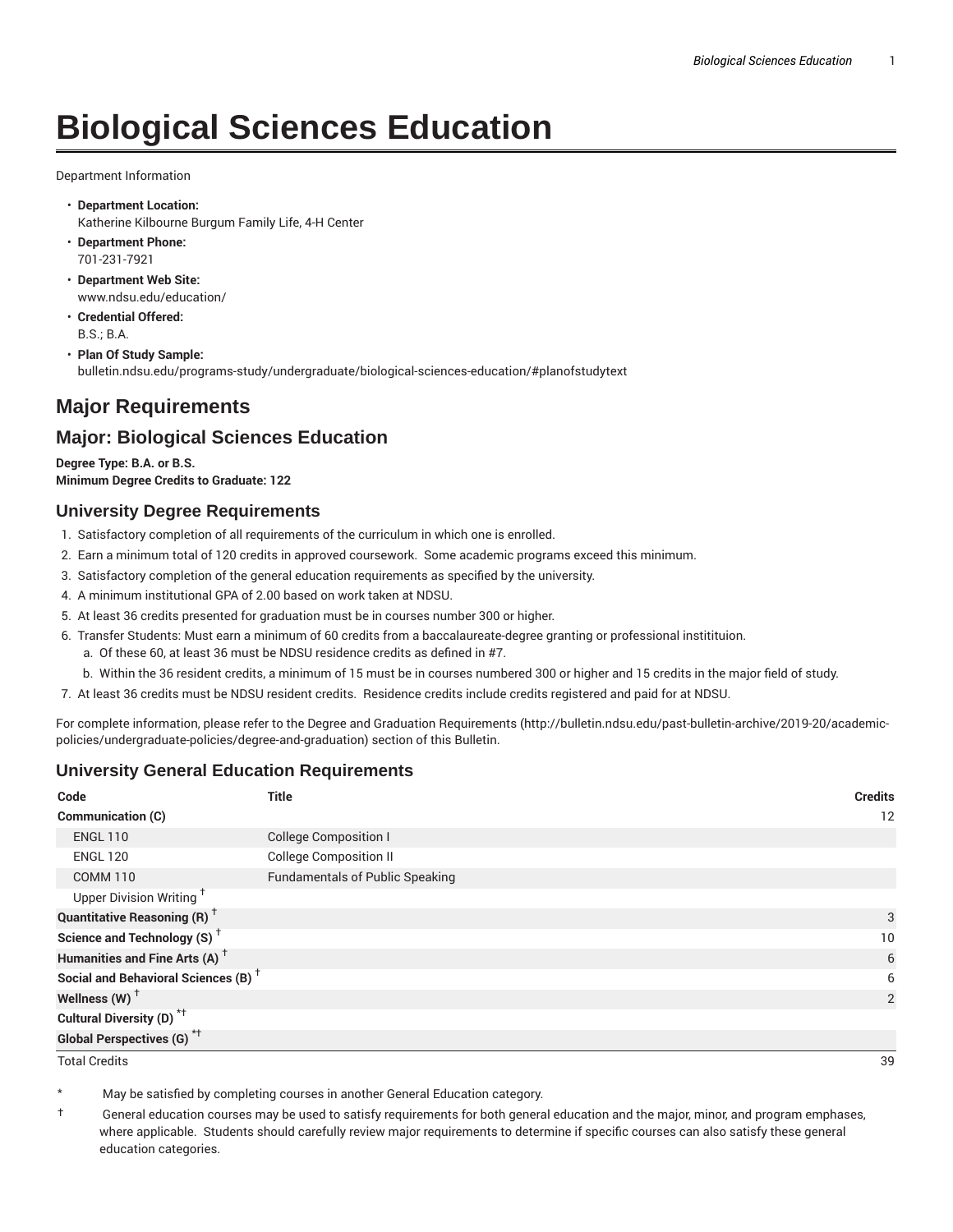• A list of university approved general education courses and administrative policies are available here (http://bulletin.ndsu.edu/past-bulletinarchive/2019-20/academic-policies/undergraduate-policies/general-education/#genedcoursestext).

#### **Major Requirements**

| Code                                              | <b>Title</b>                                                                      | <b>Credits</b> |
|---------------------------------------------------|-----------------------------------------------------------------------------------|----------------|
| <b>Biological Sciences Education Requirements</b> |                                                                                   |                |
| <b>BIOL 189</b>                                   |                                                                                   | 1              |
| <b>ENGL 324</b>                                   | Writing in the Sciences (May satisfy general education category C)                | 3              |
| <b>GEOL 105</b>                                   | <b>Physical Geology</b>                                                           | 4              |
| & 105L                                            | and Physical Geology Lab (May satisfy general education category G)               |                |
| <b>MATH 146</b>                                   | Applied Calculus I (May satisfy general education category R)                     | 4              |
| <b>Teaching Specialty Requirements</b>            |                                                                                   |                |
| <b>BIOC 260</b>                                   | <b>Elements of Biochemistry</b>                                                   | 4              |
| <b>BIOL 124</b><br>& 124L                         | <b>Environmental Science</b><br>and Environmental Science Laboratory              | 4              |
| <b>BIOL 150</b><br>& 150L                         | General Biology I<br>and General Biology I Laboratory                             | 4              |
| <b>BIOL 151</b><br>& 151L                         | <b>General Biology II</b><br>and General Biology II Laboratory                    | 4              |
| <b>BIOL 220</b><br>& 220L                         | Human Anatomy and Physiology I<br>and Human Anatomy and Physiology I Laboratory   | 4              |
| <b>BIOL 221</b><br>& 221L                         | Human Anatomy and Physiology II<br>and Human Anatomy and Physiology II Laboratory | 4              |
| <b>BIOL 252</b>                                   | <b>Plant and Animal Diversity</b>                                                 | 3              |
| <b>BIOL 315</b>                                   | Genetics                                                                          | 4              |
| & 315L                                            | and Genetics Laboratory                                                           |                |
| <b>BIOL 364</b>                                   | <b>General Ecology</b>                                                            | 3              |
| <b>BIOL 359</b>                                   | Evolution                                                                         | 3              |
| <b>BIOL 491</b>                                   | Seminar (Capstone)                                                                | 2              |
| Botany, Biology, Zoology Elective                 | 300-400 Level Elective                                                            | 3              |
| <b>BIOL 370</b>                                   | Cell Biology                                                                      | 3              |
| <b>CHEM 121</b><br>& 121L                         | <b>General Chemistry I</b><br>and General Chemistry I Laboratory                  | 4              |
| <b>CHEM 122</b><br>& 122L                         | <b>General Chemistry II</b><br>and General Chemistry II Laboratory                | 4              |
| <b>CHEM 240</b>                                   | Survey of Organic Chemistry                                                       | 3              |
| <b>GEOL 106</b><br>& 106L                         | The Earth Through Time<br>and The Earth Through Time Lab                          | 4              |
| <b>PHYS 211</b><br>& 211L                         | College Physics I<br>and College Physics I Laboratory                             | 4              |
| <b>PHYS 212</b><br>& 212L                         | College Physics II<br>and College Physics II Laboratory                           | 4              |
| <b>STAT 330</b>                                   | <b>Introductory Statistics</b>                                                    | 3              |
| <b>Professional Education Requirements</b>        |                                                                                   |                |
| <b>EDUC 321</b>                                   | Introduction to Teaching                                                          | 3              |
| <b>EDUC 322</b>                                   | <b>Educational Psychology</b>                                                     | 3              |
| <b>EDUC 451</b>                                   | Instructional Planning, Methods and Assessment                                    | 3              |
| <b>EDUC 481</b>                                   | Classroom Practice Methods of Teaching I: (Science)                               | 3              |
| <b>EDUC 485</b>                                   | <b>Student Teaching Seminar</b>                                                   | 1              |
| <b>EDUC 486</b>                                   | Classroom Management for Diverse Learners                                         | 3              |
| <b>EDUC 487</b>                                   | <b>Student Teaching</b>                                                           | 9              |
| <b>EDUC 488</b>                                   | <b>Applied Student Teaching</b>                                                   | 3              |
| <b>EDUC 489</b>                                   | Teaching Students of Diverse Backgrounds                                          | 3              |
| <b>Total Credits</b>                              |                                                                                   | 114            |
|                                                   |                                                                                   |                |